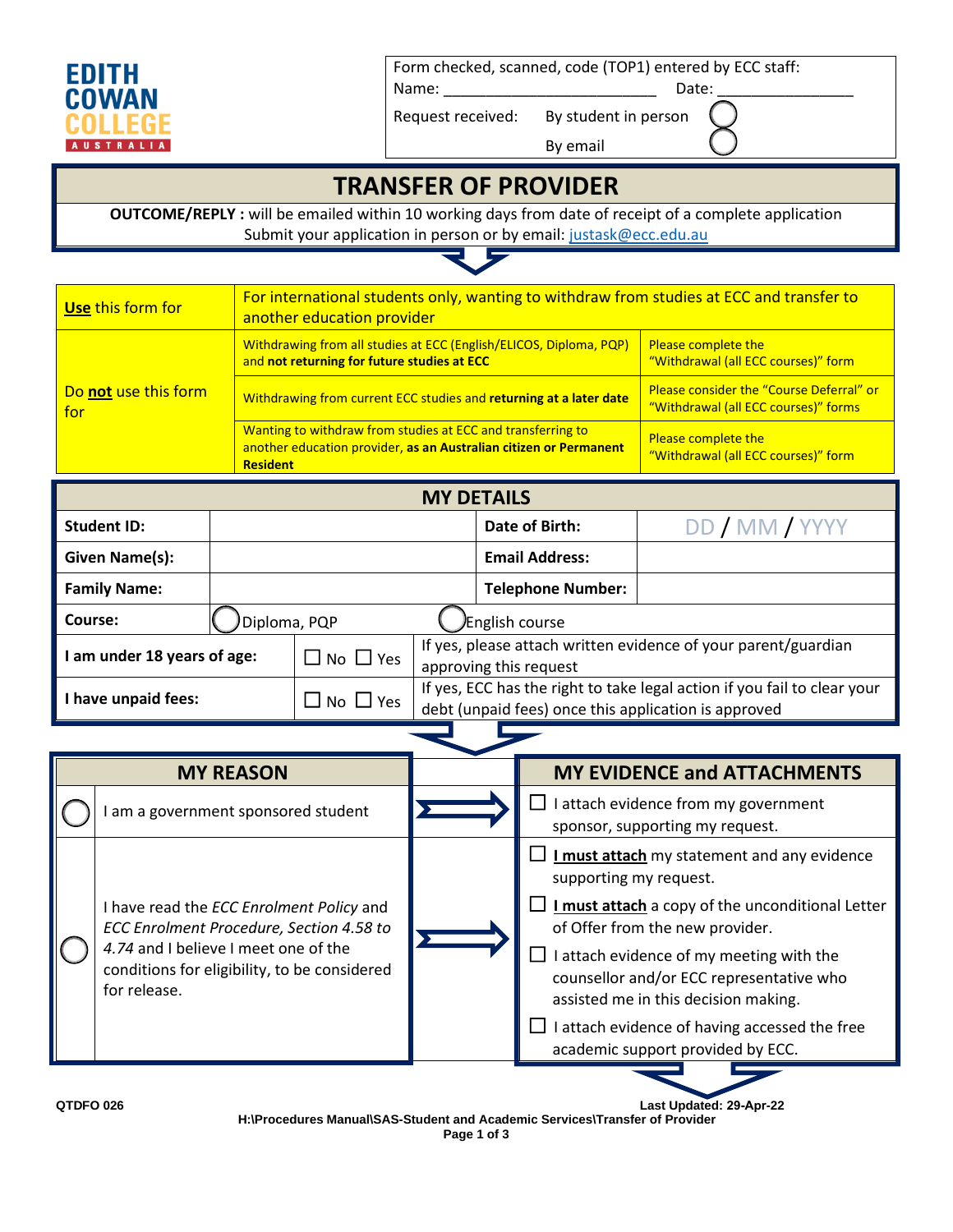| <b>MY TRANSFER REQUEST</b> |  |  |
|----------------------------|--|--|
| Name of new provider:      |  |  |
| Name of new course:        |  |  |
| Course start date:         |  |  |
|                            |  |  |

| MY RESPONSIBILITIES (applies to international students only)                                                                                                                                                                                                                                                                                         |
|------------------------------------------------------------------------------------------------------------------------------------------------------------------------------------------------------------------------------------------------------------------------------------------------------------------------------------------------------|
| By ticking these boxes I declare that I understand my responsibilities.                                                                                                                                                                                                                                                                              |
| I must meet my study (and if applicable student visa) obligations, continue to attend classes in my current<br>course, and wait for an email giving me instructions on the outcome of this application.                                                                                                                                              |
| I must attach a copy of the unconditional Letter of Offer from the new provider as per ECC's Enrolment<br>Procedure: "[]4.64 ECC cannot consider any request for Transfer unless:<br>a) the Student has a valid unconditional Enrolment offer from the receiving Provider; []"                                                                       |
| If my application for transfer to another provider is approved by ECC, my application will be forwarded to ECU<br>for an additional assessment, as it is the principal provider (ECU) who decides on a release.                                                                                                                                      |
| I have read, checked and understood the conditions that apply to my visa, as per this link:<br>www.homeaffairs.gov.au/trav/stud/more/visa-conditions/visa-conditions-students                                                                                                                                                                        |
| It is my responsibility to update the Department of Home Affairs (www.homeaffairs.gov.au) and check how long<br>I can stay in Australia from my last day of study.                                                                                                                                                                                   |
| If my new principal course is into a lower subclass than the one I'm currently packaged in, this application is<br>subject to Genuine Temporary Entrant assessment, as the original visa was issued by the Department of Home<br>Affairs based on the original course of study.                                                                      |
| If I have outstanding fees I understand I must clear all my debt (unpaid fees) as soon as this application is<br>approved, otherwise ECC has the right to take legal action to recoup the debt owing.                                                                                                                                                |
| (my request is BEFORE Friday of Week 4): I understand my current unit selection will be cancelled, and these<br>units will NOT appear on my academic records.                                                                                                                                                                                        |
| (my request is AFTER Friday of Week 4): I understand I am not entitled to a refund for the units I am<br>currently registered in.                                                                                                                                                                                                                    |
| (my request is AFTER Friday of Week 4 and BEFORE Friday of Week 10): I understand my current units will<br>appear on my academic records with a grade of withdrawn, and they will NOT impact my academic status.                                                                                                                                     |
| (my request is AFTER Friday of Week 10): I understand my current units will appear on my academic records<br>with a grade of fail, and they will impact my academic status.                                                                                                                                                                          |
| I have read the following policies (www.edithcowancollege.edu.au/policies and www.ecu.edu.au):<br><b>ECC's Enrolment Policy</b><br>٠<br><b>ECC's Enrolment Procedures</b><br><b>ECC's Refunds Policy</b><br>$\bullet$<br>ECU's International Student Re-Packaging, Release or Withdrawal Policy<br>$\bullet$<br>ECC's Statement of Tuition Assurance |
|                                                                                                                                                                                                                                                                                                                                                      |

**QTDFO026 Last Updated: 29-Apr-22** 

**H:\Procedures Manual\SAS-Student And Academic Services\Transfer Of Provider\**